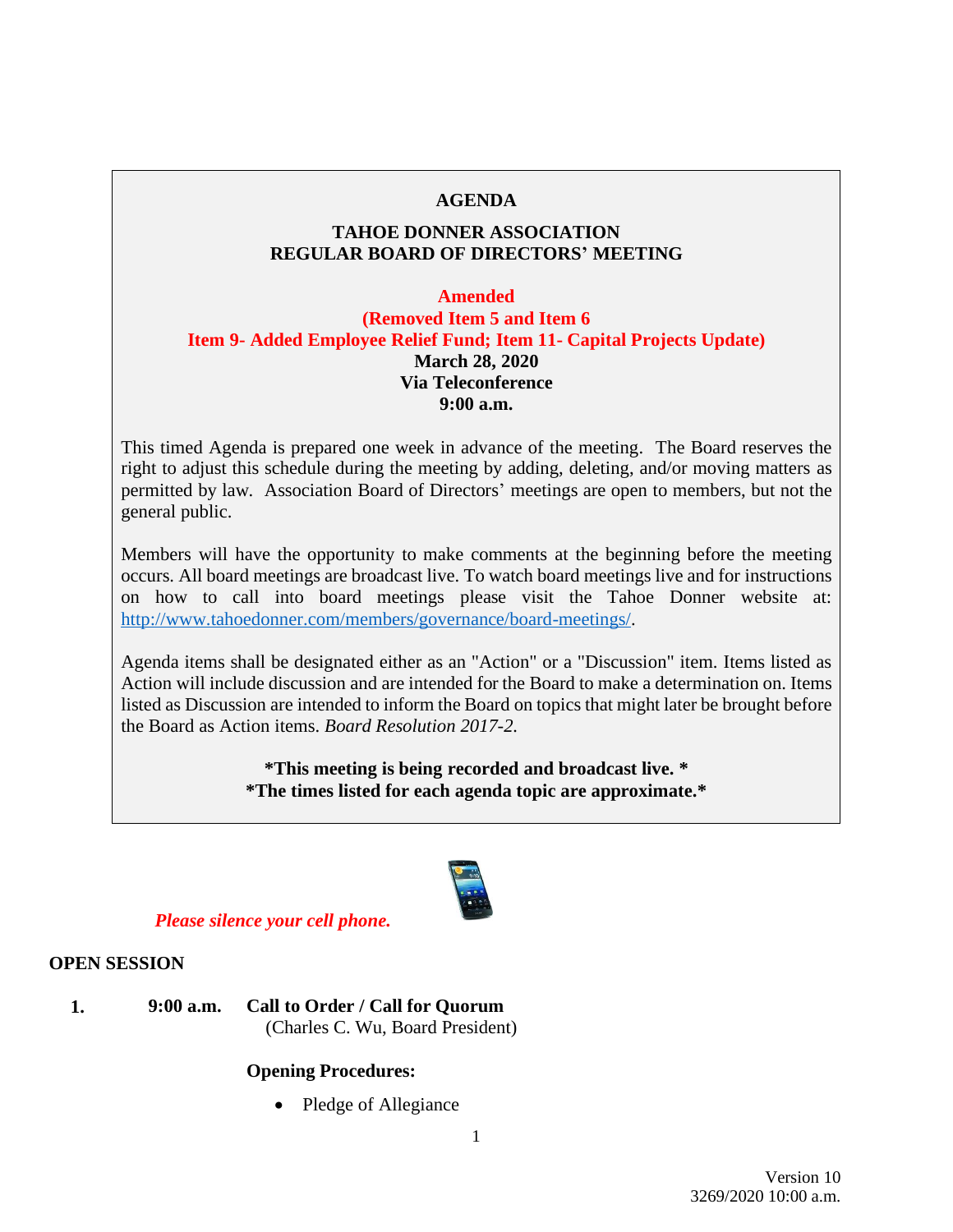#### **2. 9:01 a.m. Member & Director Comments**

Property owners' comments are welcomed at this time for all matters and are limited to three minutes. Due to the nature of today's virtual meeting, no additional comments shall be made during the rest of todays Board of Director meeting. However, members may submit additional comments by email to the Board at **board@tahoedonner.com**. The Board president will recognize members to comment on the agenda before the meeting occurs. Members are requested to identify themselves and to include Unit and Lot Number or Tahoe Donner address. Directors and Staff are limited by law to brief responses and clarifying questions to matters not on the agenda. Directors may request Staff to report back to the Board concerning such matters and place the matter on a future Board agenda.

Board meetings are defined by the Davis-Stirling Act as a gathering of a majority of directors at the same time and place to "hear, discuss, or deliberate upon any item of business that is within the authority of the Board." (Civ. Code §4090.) A Board meeting is a meeting of the corporation's Board of Directors' to conduct business of the corporation.

### **3. 9:15 a.m. Action: Consent Calendar**

All items listed under the Consent Calendar are considered to be routine and will be approved by one motion. There will be no separate discussion of these items unless a member of the Board requests a specific item to be removed from the Consent Calendar for separate action. Any item so removed will be taken up following the motion to approve the remainder of the Consent Calendar.

- January 31, 2020 Meeting Minutes
- February 22, 2020 Meeting Minutes
- March 2, 2020 Meeting Minutes
- Executive Session Report
	- o March 2, 2020
	- o March 12, 2020
	- o March 16, 2020
- 5501 Report

### **4. 9:25 a.m. Committee / Task Force Reports**

The Board of Directors will review the Committee / Task Force written minutes and reports as a routine monthly procedure, with no board discussion or action anticipated. Specific request from chairs for board Action or Discussion will be agenized as separate topics. Routine committee membership adjustments will be placed on the consent calendar.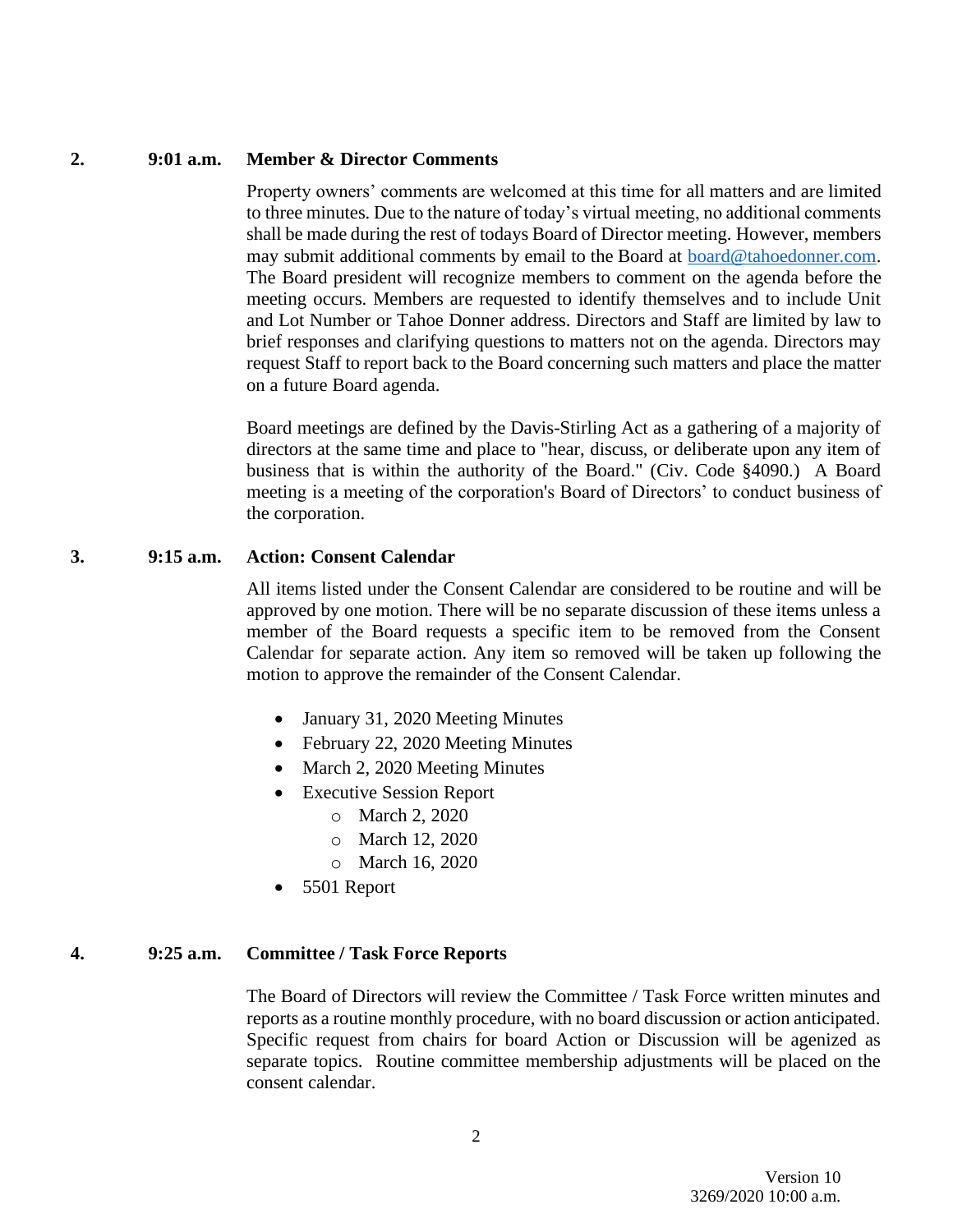- Architectural Standards Committee
- Covenants Committee
- Elections Committee
- Finance Committee
- General Plan Committee
- Tahoe Donner Giving Fund Committee

# **5. 9:30 a.m. Action: Town of Truckee Presentation – Donner Pass Road East End Traffic Study**

(Town of Truckee Staff)

The Board of Directors will receive a presentation from the Town of Truckee engineering staff on the Donner Pass Road East End Traffic Study. The board will discuss and provide feedback to the Town staff on presented options for improvement.

### **6. 9:50 a.m. Action: Town of Truckee TSSA-1 Fund/Town Transportation Projects** (Town of Truckee Staff)

The Town of Truckee engineering staff will present information on the Truckee Special Service Area (TSSA) -1 Funds and planned 2020 projects. The Board of Directors will provide guidance to TDA staff to communicate board feedback on the use of theTSSA-1 funds by the Town of Truckee on projects including but not limited to a third access road to Tahoe Donner, brush/tree removal on Town Right-of-Way, and roadside improvements by the Beach Club Marina. The board of directors may also consider: (1) taking a position on the proposed roundabout at Donner Pass Road and Northwoods and (2) requesting that the Town modify the Trout Creek Trail to make it usable for vehicle traffic during an emergency.

## **7. 10:25 a.m. BREAK**

# **8. 10:35 a.m. Action: 2020 Finance Related Project Prioritization and Finance Committee Goals**

(Board, STT, Finance Committee Chair)

The Board of Directors will discuss prioritization with management of potential Finance related projects and consider approving 2020 goals for the Finance committee.

# **9. 10:55 a.m. Action: Association Update** (Annie Rosenfeld, Michael Salmon, and Miguel Sloane)

The Board of Directors will receive an update on COVID-19 related Association closures and impacts and provide direction and/or actions relating. The Board of Directors will also discuss and consider and employee relief fund due to COVID-19.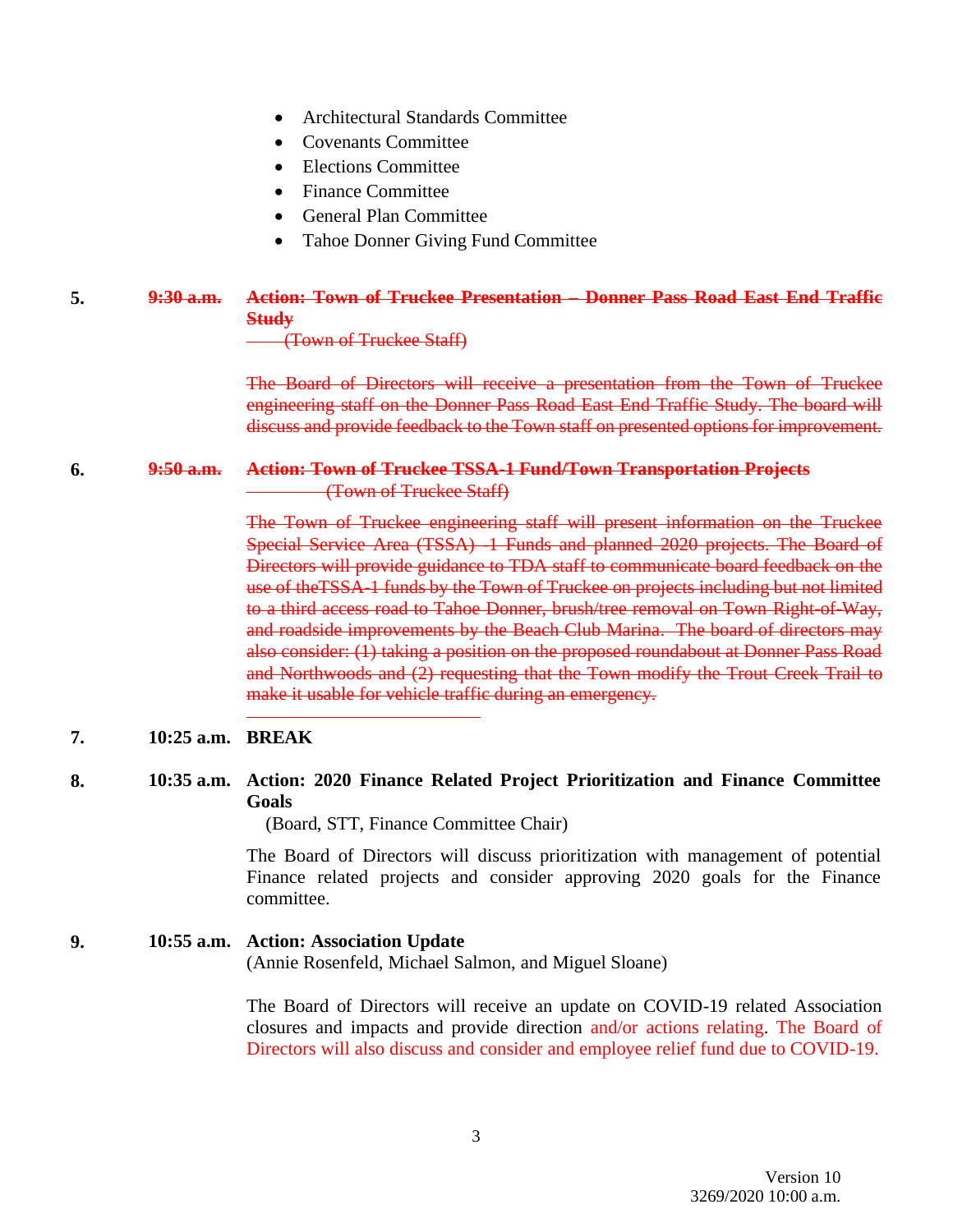The Board of Directors will receive and provide direction following an update of accomplishments/future initiatives and survey calendar included in the quarterly objectives from the Senior Transition Team.

The Board of Directors will receive an update on the quarterly financials.

**10. 11:25 a.m. Discussion: GM Update** (Charles C. Wu, Board President)

The Board will provide an update on the General Manager recruitment.

#### **11. 11:30 a.m. Action: Capital Projects Update – Priorities**  (Jon Mitchell, Director of Capital Projects)

The Board of Directors will review, discuss the information provided and provide feedback on the work in progress on the development fund capital projects list.

## **12. 12:00 p.m. Working Lunch**

Due to holding the meeting remotely the board will not take a lunch break.

### **13. 12:01 p.m. Action: Recording Committee Meetings**  (Board of Directors)

The Board of Directors will discuss and consider the recording of committee meetings.

## **14. 12:15 p.m. Action: Board Leadership Training and CAI Board Member Tool Kit** (Board of Directors)

The Board of Directors will discuss and consider the leadership training for all board members, board candidate's as well as committee members. The board will also discuss and consider a Board Member Tool Kit provided by Community Associations Institute (CAI).

## **15. 1:00 p.m. Executive Session (closed to members)**

The Board is allowed to meet in "executive session" to discuss certain topics (Civil Code §4935).

The Board of Directors plan to meet in Executive Session to discuss the following:

- Legal Matters
- Personnel Matters
- Contracts